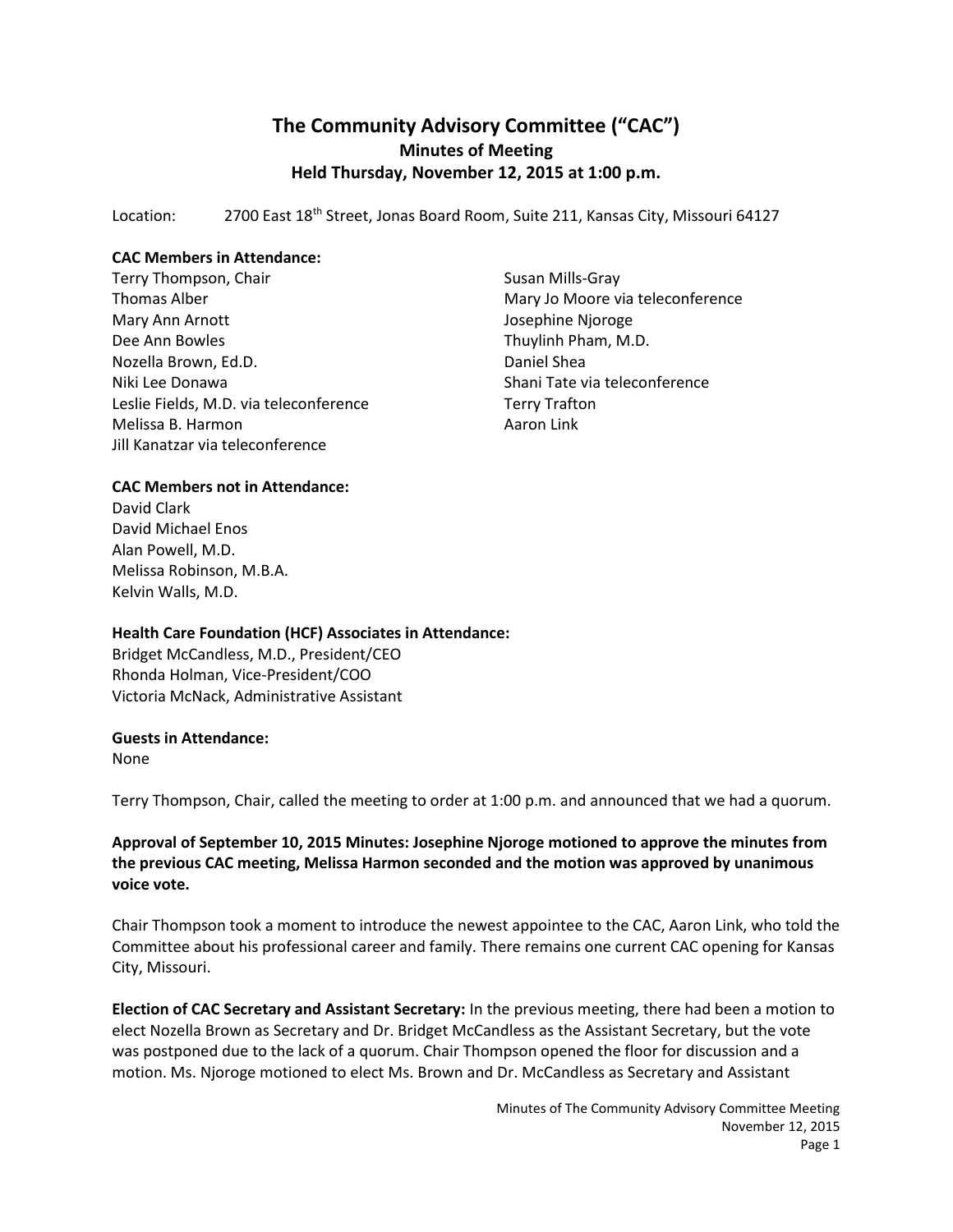Secretary, respectively. Susan Mills-Gray seconded and the motion was approved by unanimous voice vote.

**Review of Proposed By-law Revisions:** As with the election of secretary, the formal approval of the Bylaw revisions could only take place with a quorum. Ms. Njoroge motioned to approve the changes discussed in the previous CAC meeting; Dee Ann Bowles seconded and the motioned was approved by unanimous roll call voice vote.

**Approval of First Amended Supporting Organization Agreement:** Chair Thompson deferred to Dr. McCandless to review the relationship between the CAC and the Health Care Foundation as expressed in the Supporting Organization Agreement. The only modification made was to delete the line regarding financial support of the Foundation to the CAC. Our counsel has advised us that this is not a necessary provision. Niki Lee Donawa motioned to accept this change, Melissa Harmon seconded, and the motion was approved by unanimous voice vote.

**Community Updates:** CAC members provided updates regarding their communities.

1) Nozella Brown – City of Kansas City, Kansas

There have been many things happening in Kansas City, Kansas, but one of the most notable issues was cost prohibition on farmers' markets. The city has agreed to reduce these costs in order that more communities may have farmers' markets in the area. Also, there will be open enrollment for the Wyandotte Health Initiative on November  $14<sup>th</sup>$  from 9 a.m. until 4 p.m.

2) Mary Ann Arnott – City of Iola, Kansas

The 8<sup>th</sup> Annual Thrive Dinner will take place next Friday, November 20<sup>th</sup>, and will highlight the great work that has been happening in Allen County. A walkability expert, Mark Fenton, performed two community walkthroughs which led to the development of two new initiatives: 1) To improve trails and sidewalks in order to encourage students to bike or walk to school more often and 2) To connect the current bike trails to downtown. Also, demolition of the hospital is in process, but a new grocery store and housing will be built in its place. There are two new, young physicians joining the community and Allen County Community Foundation has just hired their new director.

3) Niki Lee Donawa – City of Kansas City, Missouri

Truman Medical Center just finished their week-long venture with The Joint Commission; Truman associates feel good about the visit and received positive feedback regarding patient care, quality of services, and use of technology. Regarding the English as a Second Language (ESL) group, there is a new wellness program in place to provide support for health needs. They recently bussed members of the group to Overland Park where they participated in free eye exams and those who need glasses will soon be receiving them.

4) Terry Trafton – City of Independence, Missouri The Independence School District (ISD) is adding greater capacity for counselors in schools, specifically on-site counseling services. Van Horn High School has one on-site counselor who visits once a week. John Trammel, the ISD Director of Family Services and Caring Communities, will soon be leaving that position and individuals in the social services field are encouraged to apply. The Substance Abuse and Mental Health Services Administration (SAMHSA) is now funding grants and Kimberly Brown, the new regional administrator, has been appointed.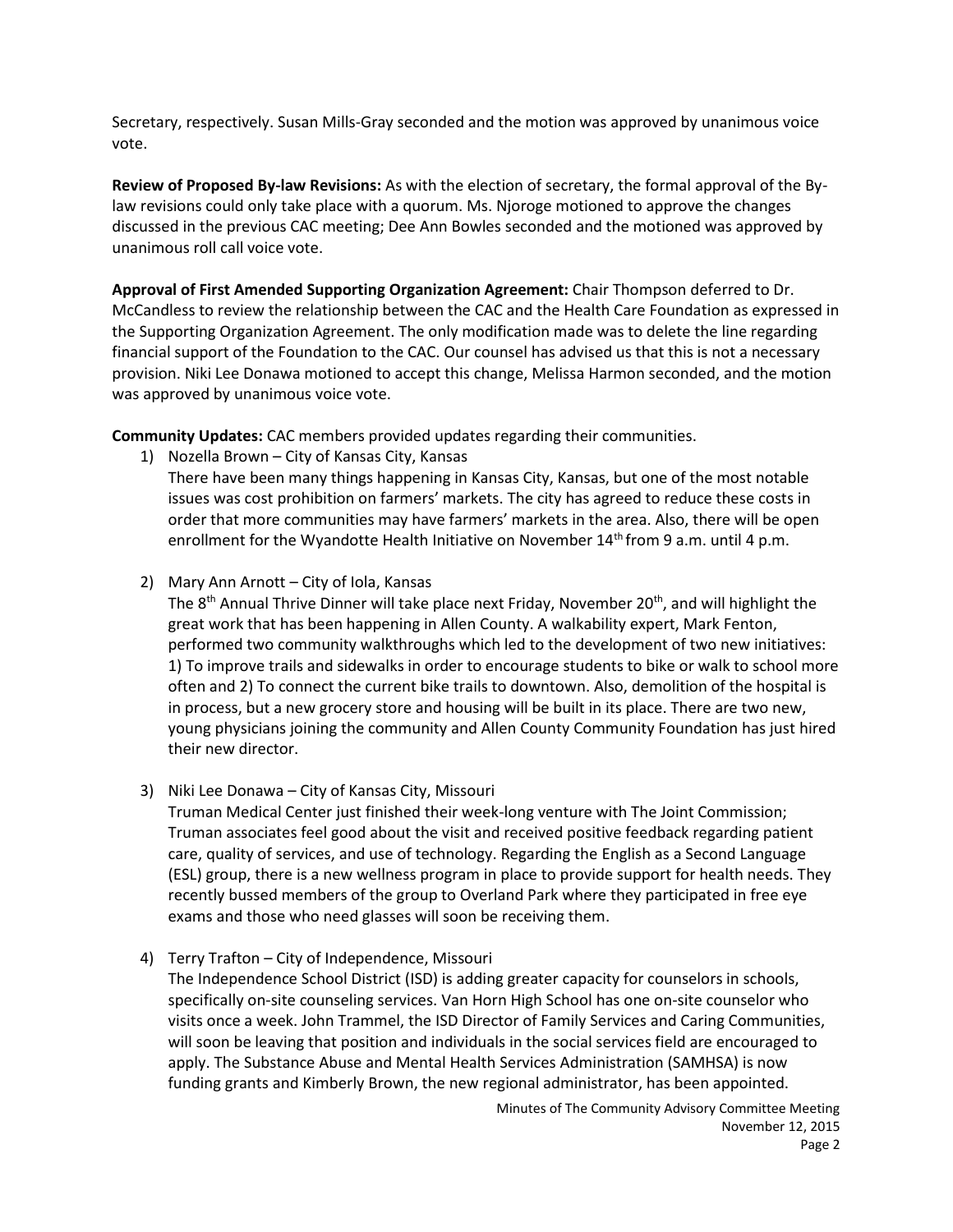Missouri was one of 24 states selected to move forward with the SAMSHA application which will work to revamp the mental health system design; Senator Blunt and his team are working to add more states to this group.

5) Bridget McCandless, M.D.

There is a crisis stabilization center being established in Kansas City; this center will provide sobering services, acute stabilization of mental health needs, etc. and will continue to evolve over the next few years.

6) Terry Thompson – City of Lexington, Missouri

The Lexington Board of Commissioners has been working to bring more attention to mental health. Mental health patients are too frequently incarcerated as opposed to receiving the services which would most benefit themselves and the community. Also, with the pending election of HCF Board nominees in December, it is important to remember that more rural representation is needed on the HCF Board of Directors.

- 7) Melissa Harmon Johnson County, Kansas There is some positive movement to expand Medicaid in Kansas, however the House Speaker recently removed three moderate republicans with health care backgrounds from the House Health and Human Services Committee which oversees this decision.
- 8) Josephine Njoroge City of Kansas City, Missouri Ms. Njoroge reminded the committee to read about HCF in all the communications Jennifer Sykes, Communications Officer, disseminates.
- 9) Dee Ann Bowles City of Lee's Summit, Missouri Lee's Summit recently celebrated its 150<sup>th</sup> birthday.
- 10) Susan Mills-Gray City of Harrisonville, Missouri

The Omega Trail in Harrisonville has been cleared and a new activity called "Mile Mondays" has begun in which families are encouraged to walk one mile together each Monday. The Farmers Market has now approved the use of EBT to purchase food products. The Cass County Dental Coalition now has a site to serve children covered by Medicare. Cass Regional Medical Center added two orthopedic surgeons and had a successful 5K run called "Grin and Bear It" which seems to grow in participation each year.

11) Daniel Shea – City of Kansas City, Missouri

Kansas City Health Department is certified in mental health first aid and now Mr. Shea is teaching it. Heroes Home Gate, an organization similar to Benilde Hall, has beds specifically for veterans. There is a meeting this evening, November 12<sup>th</sup>, with the National Association of Social Work to discuss mental health concerns.

12) Thuylinh Pham, M.D. – City of Independence, Missouri Dr. Pham emphatically encourages everyone to get a flu shot. There is a special election to select a new House Representative for Independence, but they still do not have a Senator representing that district.